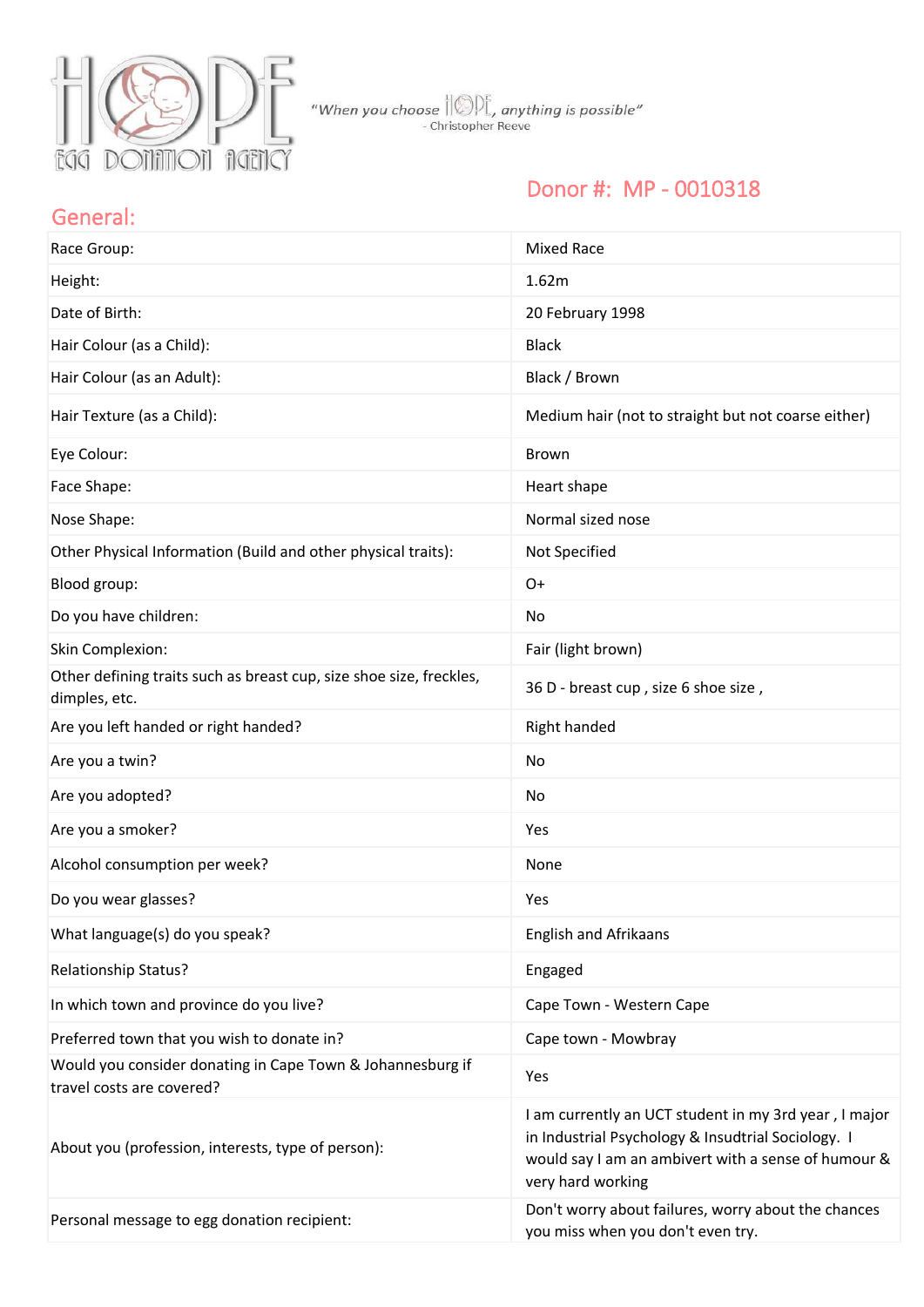# Professional and Academic Info:

| Highest grade achieved at school?                  |         |
|----------------------------------------------------|---------|
| Do you have Post Matric qualifications?            | Not vet |
| What is the name of any course / degree completed? | None    |

## Behavioural Traits:

| What is most important in life to you?                | Family                                                                                                                                                                                                                               |
|-------------------------------------------------------|--------------------------------------------------------------------------------------------------------------------------------------------------------------------------------------------------------------------------------------|
| What are your views on religion and spirituality?     | I am born in to the Islam religion, I grew up practicing<br>Islam and till today I do but to a certain extent. I am<br>currently on a path to spiritual enlightening whereby I<br>enhance my knowledge on different religious views. |
| Are you more introverted or extroverted?              | Ambivert, bit of both.                                                                                                                                                                                                               |
| Would you prefer to read the book or watch the movie? | Watch the movie                                                                                                                                                                                                                      |
| Are you musical or played any musical instruments?    | Love music and singing, have never played an<br>instrument.                                                                                                                                                                          |
| Do you prefer indoors or outdoors?                    | <b>Indoors</b>                                                                                                                                                                                                                       |
| Are you more creative or analytical?                  | Creative                                                                                                                                                                                                                             |
| Have you donated eggs before?                         | No.                                                                                                                                                                                                                                  |

# Medical History:

| Any physical handicaps or deformities?                                                                                                                                                                                                     | No                                     |
|--------------------------------------------------------------------------------------------------------------------------------------------------------------------------------------------------------------------------------------------|----------------------------------------|
| Do you have a history of Asthma?                                                                                                                                                                                                           | No                                     |
| Please indicate if you have any allergies?                                                                                                                                                                                                 | None                                   |
| Have you or your family members had any skin disorders, albinism,<br>ectodermal dysplasia, eczema, acne, etc:                                                                                                                              | Eczema                                 |
| Have you or your family members had any cancer?                                                                                                                                                                                            | No                                     |
| Have you or your family members had any heart problems?                                                                                                                                                                                    | No                                     |
| Have you or your family members ever suffered from/ currently<br>have any health concerns/diseases including but not limited to<br>diabetes, cholesterol, blood pressure, thyroid haemophilia, blood<br>clotting, paralysis and porphyria? | Mother has hypertension & cholesterol. |
| Have you or your family members had any mental or psychological<br>diseases/ learning disorders including but not limited to genetic<br>depression, bi polar, psychiatric illness etc. Please elaborate and<br>indicate if genetic:        | <b>No</b>                              |
| Do you or your family members have any genetic diseases or are<br>you or your family member a carrier of any genetic concerns<br>including but not limited to thalassemia, cystic fibrosis and sickle<br>cell?                             | No                                     |
| Please indicate if any twins in your family?                                                                                                                                                                                               | No twins in family                     |
| Are there any fertility problems in your family?                                                                                                                                                                                           | No                                     |
| Does anyone if your family suffer from Alcoholism or Substance<br>Abuse?                                                                                                                                                                   | No                                     |